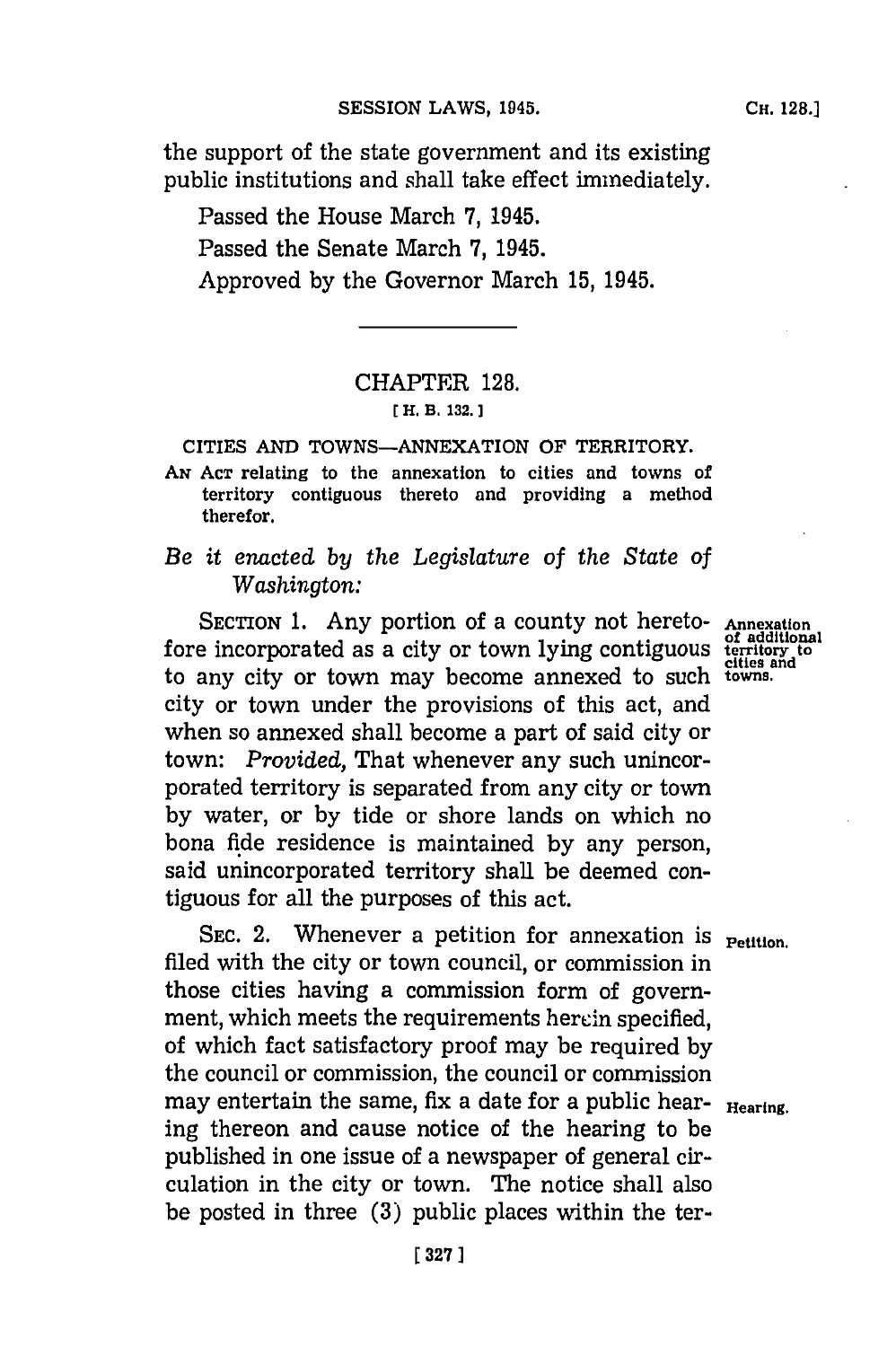ritory proposed for annexation, and shall specify the time and place of hearing and invite interested persons to appear and voice approval or disapproval of the annexation. The expense of publication and posting of the notice shall be borne **by** the signers of the petition.

**Contents of** SEc. **3.** The petition shall be in writing, signed by the owners of not less than seventy-five per cent (75%) in value, according to the assessed valuation for general taxation of the property for which annexdtion is petitioned, and shall set forth a description of the property according to government legal subdivisions or legal plats, and shall be accompanied **by** a plat or drawing which outlines the boundaries, of the property sought to be annexed.

**Ordinance of** SEC. 4. Following the hearing, the council or **annexation,** commission shall determine **by** ordinance whether the anenxation shall be made, and shall have power to omit any portion of the property from the annexation and to annex only a portion of the property described in the petition, but shall have no power to include in the annexation any property not described in the petition. The annexation shall be effective as of the date fixed in the ordinance. Upon passage of the ordinance of annexation a certified copy shall be filed with the Board of County Commissioners of the county in which the annexed property is located.

**Taxation of** SEC. **5.** Upon the date fixed for annexation in the **annexed property,** ordinance, the property so annexed shall become a part of the city or town and subject to all its laws and ordinances then and thereafter in force: *Provided,* That no property, within the limits of the annexed territory shall ever be taxed or assessed to pay any portion of any indebtedness of the city or town contracted prior to or existing at the date of such annexation; nor shall any of the annexed property be released from any taxes or assessments